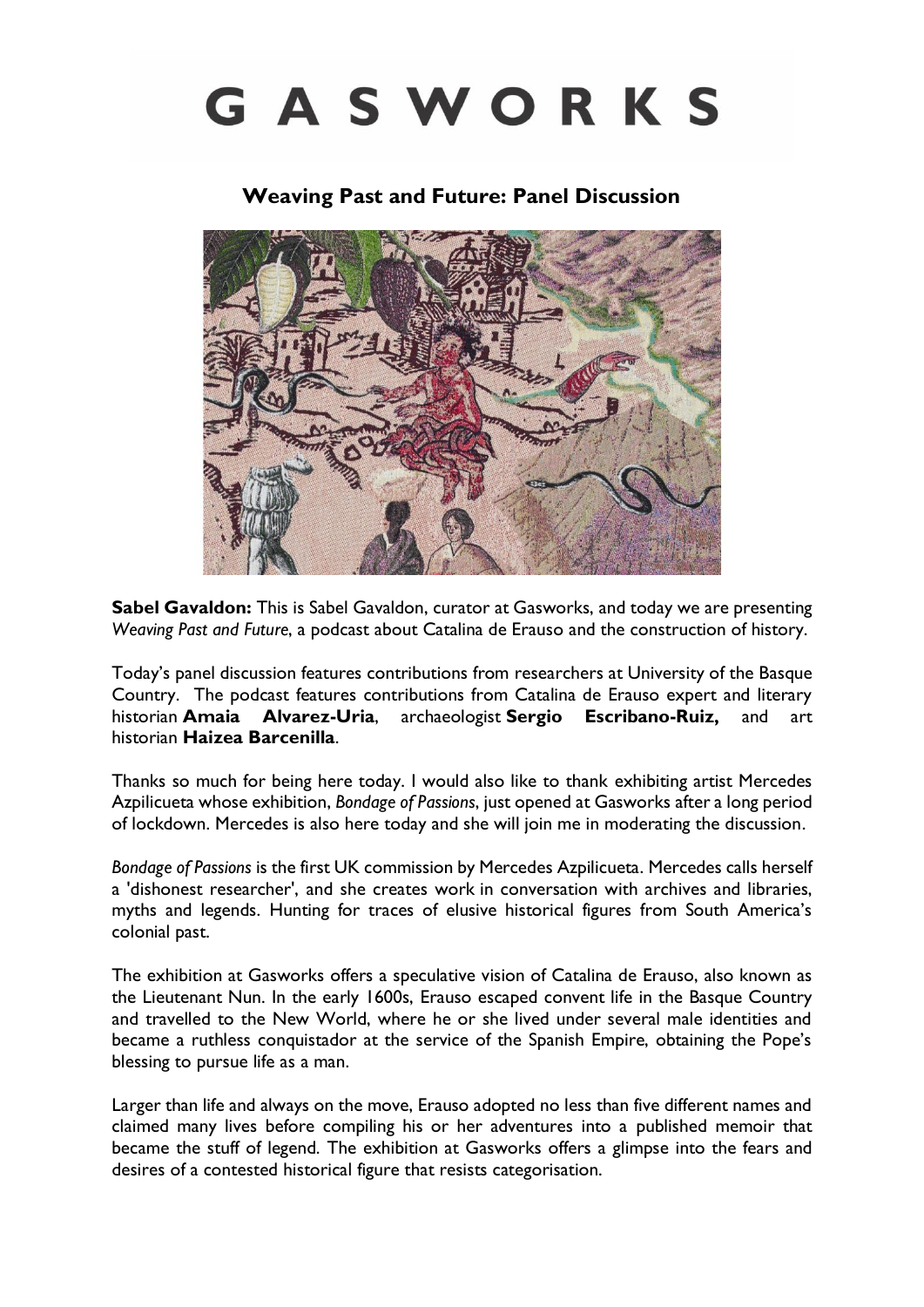Mercedes' exhibition also adds a new chapter to Gasworks' commissions exploring colonial and post-colonial histories. Recent examples of this include commissions by artists like Patricia Domínguez, Libita Sibungu Clayton, Kudzanai Violet-Hwami, Monira al Qadiri and Candice Lin.

The public programme for *Bondage of Passions* aims to make visible the networks of collaboration and complicity that are central to Mercedes' practice. The three academics invited to take part in today's discussion have been in conversation with the artist throughout the production of the exhibition and have shaped in different ways the thinking towards the show.

The first of our contributors is Amaia Alvarez-Uria. She is a literary historian at the department of Language and Literature at the University of the Basque Country. With a focus on gender, her PHD revolves around Catalina de Erauso as a historical figure that resists categorisation.

Thanks for being here today Amaya. To open this conversation can you tell us a bit more about the figure of Erauso.

**Amaia Alvarez-Uria:** Good morning everyone and thanks a lot for inviting me to this discussion. Well, how do we know Catalina de Erauso? Or how to do know Antonio de Erauso?

We know her as a nun to be, but who wasn't. We know him as a soldier fighting for the Spanish Empire. We know this character as the *Lieutenant Nun*. This is because of the autobiography by her or by him. But there are some doubts about the author because we don't have the original, we have copies and the copies aren't signed. Besides we have discord, we have contradictory dates and facts. This is why some researchers have doubts about the author. But from a feminist point of view, we can say that a reason can be that a woman was writing or publishing. Who is the genius? Who is the author? Who is the subject in the cultural arena? That's why they have doubts.

The other fact is, the text isn't very easy to categorise. It is hybrid as the author. We have fiction and fact. We have history. We have autobiography. We have romance and we have memoir.

So, the second point is the most juicy one. It is about gender identity. We have a female born person who has lived as a man in an age, in a century when we have the colonies in Spain, we have the Baroque and we have the one-sex theory. And the one sex is the man. And then we have woman and, the woman was the imperfect man. That is because of the humours theory, the female humours weren't as strong. That is why they didn't succeed in becoming man. So the man was the perfection of the human being.

What do we have with Catalina or Antonio de Erauso? She was born a woman and she was taken to the convent and she was meant to be a nun but she didn't want this life and then she became a man. That's why we say that in that period of time it was possible that acting like a man transforms you into a man. So, Catalina became Antonio, with different names that he used, and he was acknowledged, recognised as a man because of his acts, because he was a solider, because he was a trader, because he was a manly man.

The last point is related to class and nature. Catalina de Erauso became Antonio de Erauso with the permission of the king and the pope, why is that? This is because he had a high status. Catalina de Erauso or Antonio de Erauso was noble, the Basque people were "hidalgos"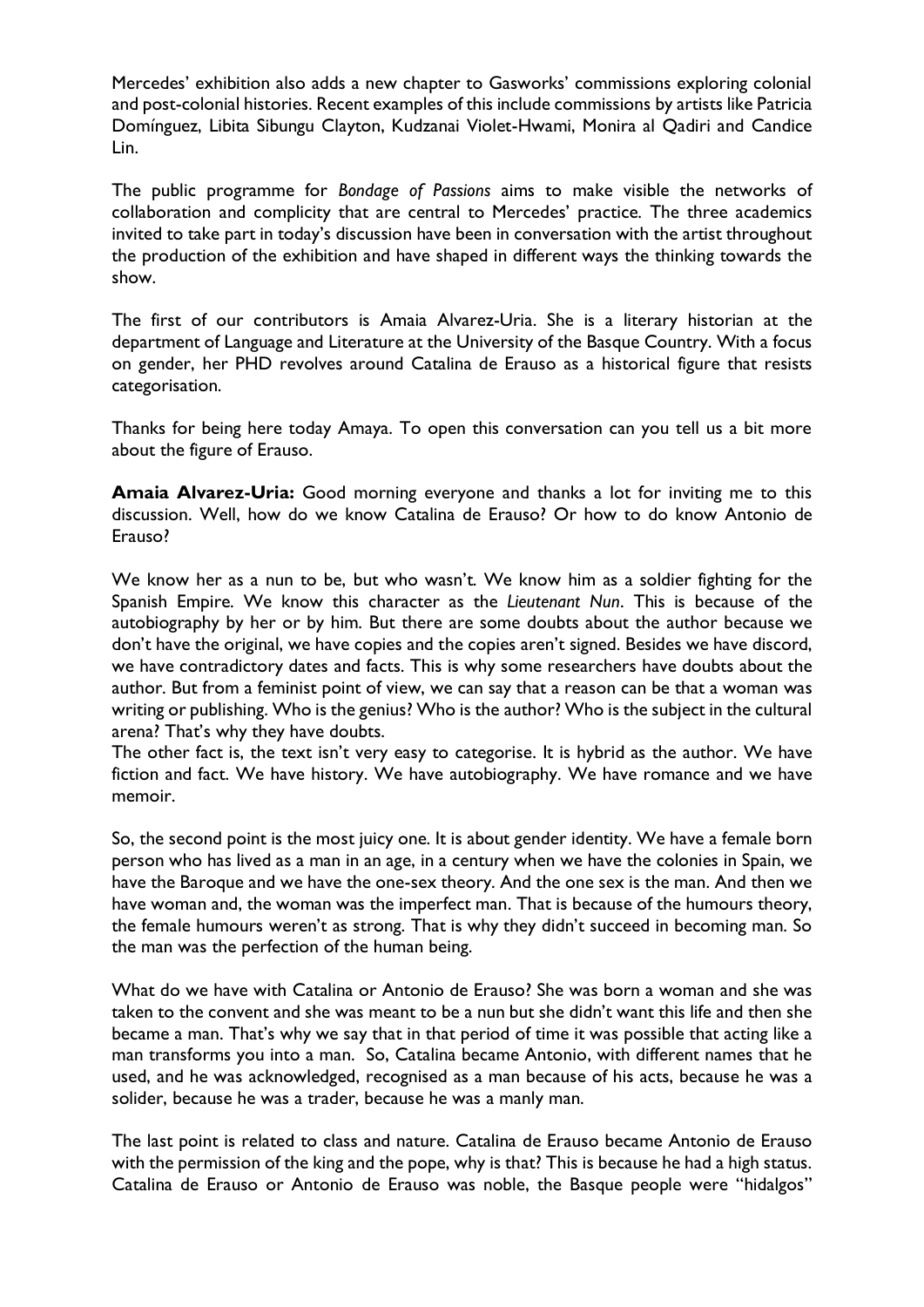[gentlemen] and "hidalgas" [ladies] at that time and his family was a good family and it was a known surname. Besides, he was a Christian and a soldier and fighting for the Spanish Empire.

He was a historical character and literary myth. There were theatre plays written in the  $17<sup>th</sup>$ century about him – comedies related to adventure and romance, and we have the text in several languages.

**Mercedes Azpilicueta:** Amaia thank you so much for this brilliant presentation. I was just thinking while you were speaking that I have read so much about Erauso but I never learn so much as when I listen to you. You put it in a beautiful way. Very well-articulated so thank you. I was thinking – you mentioned the lack of writing about Erauso in the Basque language and I was wondering is that is because Erauso is such a difficult figure to reclaim? And why do you think Erauso's figure sits so uncomfortably with projects of national construction and historical reclamation.

**Amaia:** Thank you Mercedes for your question. We have spoken a lot about Erauso's sex and gender but what is really interesting is the colonial perspective. There are very few publications about the coloniality of his acts and there are only four texts published in Basque about Erauso, and that is strange because a lot of papers and books and doctoral thesis have been published. But in Basque we have very few texts. Mexico, Chile, Peru have reclaimed Erauso as part of their histories. So why that Basque people didn't reclaim Erauso? This is because of her or his dark past. His colonial past. His Spanish Empire past. So Basque people, some of them, have preferred not to publish, not to reclaim Erauso as a historical character of the Basque history and Basque literature.

If we look in the  $20<sup>th</sup>$  Century, we can find different portrayals of Erauso and they are contradictory. We have on the one hand the patriotic Spanish figure and we have Erauso as a defender of the Christian faith and this is what some Basque people liked from Erauso and this is why she was vindicated by some of them. Because she was a rebellious nun but never the less a virgin, and Christian. And so, it is very controversial, this figure.

**Sabel:** Thanks so much Amaia for framing Catalina's life for us. Your contribution has touched upon important questions about the limits of historical knowledge and our limited access to any truth about Erauso.

In order to address these epistemological questions now I would like to introduce Sergio Escribano-Ruiz. Sergio is a historical archaeologist in the department of geography for history and archaeology at the University of the Basque Country. He is a member of the research group in Built Heritage and the UNESCO chair on cultural landscapes and heritage.

Sergio how much would you say we can actually know about the past and about the figure of Catalina de Erauso in particular?

**Sergio Escribano-Ruiz:** Thank you Sabel, and thank you Gasworks, and Mercedes I would like to join Amaia and acknowledge the opportunity you gave us to think about stuff that is quite important for us and the opportunity to meet for the first time.

Just trying to answer your question… the first thing I said to Mercedes was that I couldn't come to know a person in the past as an archaeologist. I am sorry maybe I am not the guy that will help you [laughs]. Thanks to my condition of historical archaeologist, I am used to dealing with both the scales. With a general scale and with concrete and specific scales. As we normally work with both bodies of evidence, both texts and materials things.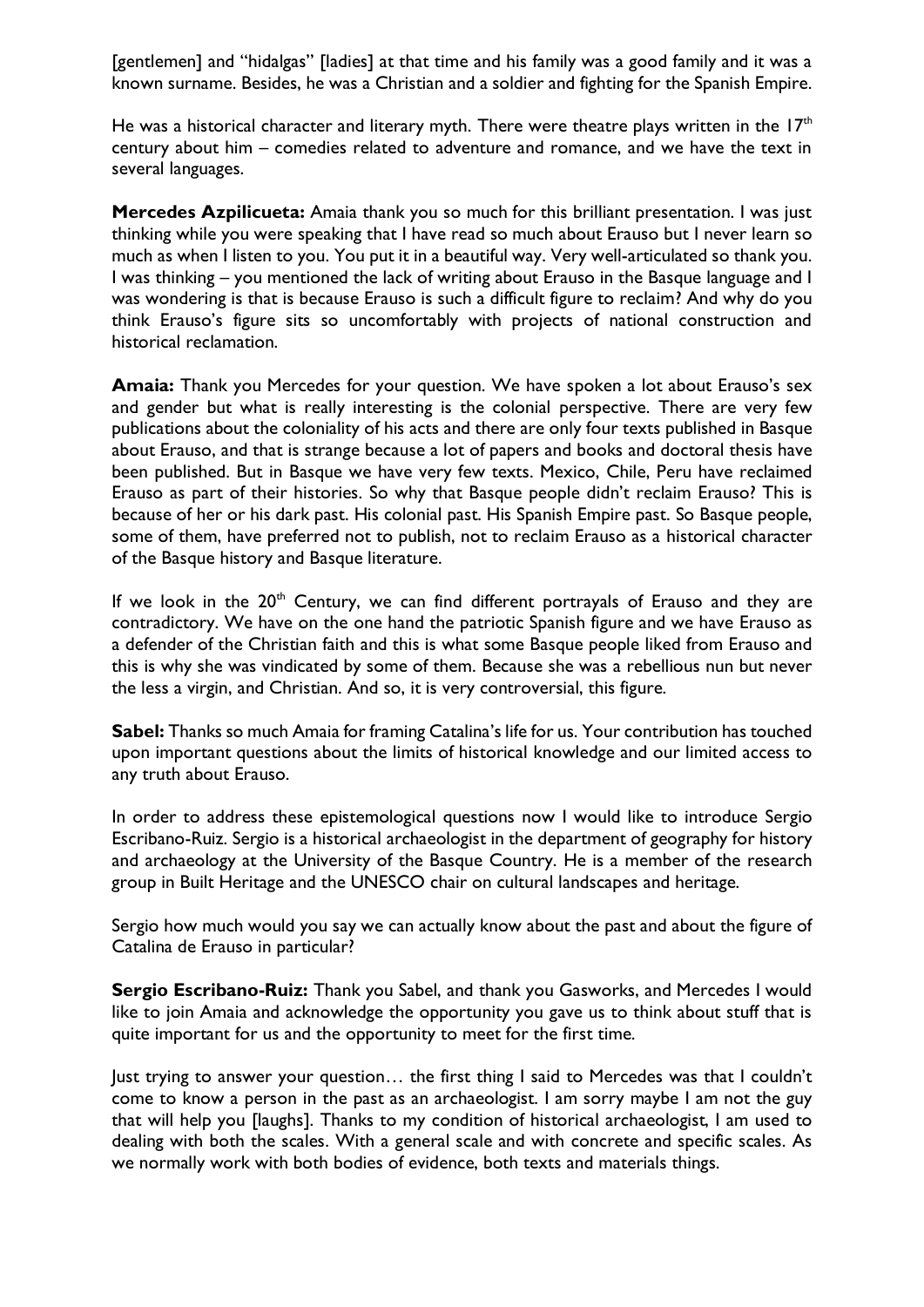This plurality of ways of reaching the past explains why we have so many different visons of the same character, in this case of Catalina. The evidence depicts a different vision of the same process. We can ask then who were those writing? What were they specifically writing about? And what they were writing for?

Every person has a specific perception of the past that is projected when creating it. We have several people and different evidences - all of this is creating a different vision of the same event or process. Indeed, every group of people in society are choosing what characters or specific event is representing them. This is a continued process of selection of how we want to see ourselves. How we can use the past for recreating our interests, how we can try to construct our identity.

That is why we can also decide to avoid remembering something. This is the case for example of Basques and colonialism. This particular relation that has much to do with what we are talking about. Because it may not be seen as a contradiction. That

Basque society assumed the role of colonisers to Spain. We don't see ourselves as colonisers. We have been colonised by Spanish, Spain has colonised half of the world. That is the stereotype of the Basque thinking, regarding colonialism. We usually forget, maybe deliberately, the key role the Basques played in Spanish colonialism. We played a crucial role in that. For example, go for a walk through any Latin American cemetery and we see how most of the renowned soldiers had a Basque surname. I strongly remember going to the Recoleta and checking all the big Mausoleums and seeing them full of Basque surnames. most of them were militias. Have a look into any historical account and we see how the same is happening with every single process. From the beginning from the exploration to the independence of those countries. Basques were active players of the Spanish colonial process.

From this point of view, it is not surprising that the figure of Catalina de Erauso has received almost no attention from the Basques – is practically an unknown figure for the public. This contrasts sadly with the importance she or he has gained in other countries.

It reflects both the above mentioned, forget about submission to Spain, but also the strong Catholic nature of Basque mainstream idiosyncrasy. We are known as one of the most Catholic areas in the surrounding countries. It has been less visible to us than to a Spanish or a Mexican because we did not want to remember her story, nor recognise the importance of his or her figure. But we are still on time to make it visible and I wish this exhibition to be a turning point.

**Mercedes:** Sergio thank you so much for this wonderful presentation and I think your contribution to this discussion is so valuable. Indeed, because you seem to come from a totally different field but the counter argument brings a lot to the discussion. I remember after you shared with me some of your research and papers. I wanted to ask you in relation to Basque colonialism if you can tell us about some of your research around the fishing activities in the North Atlantic sea and how this has shaped the identity of the Basque country.

**Sergio:** Thank you Mercedes. Thank you for your comments and thank you for letting me expand my ways of thinking about colonialism. Mainly what I have said is based on those case studies, I mean on research on colonialism in Argentina and Canada. That of Canada is related with Basques. From the viewpoint of ideology and how we see Basques relate with this part of the past… is supposed to be a better case of colonialism than others because there had quite good relations with natives. "We are not so bad as the Spanish", we used to say, "because the Spanish are killing people and we are just teaching them Basque". But if you look deeper the concept was the same, as colonialism was in most of the cases. We were there to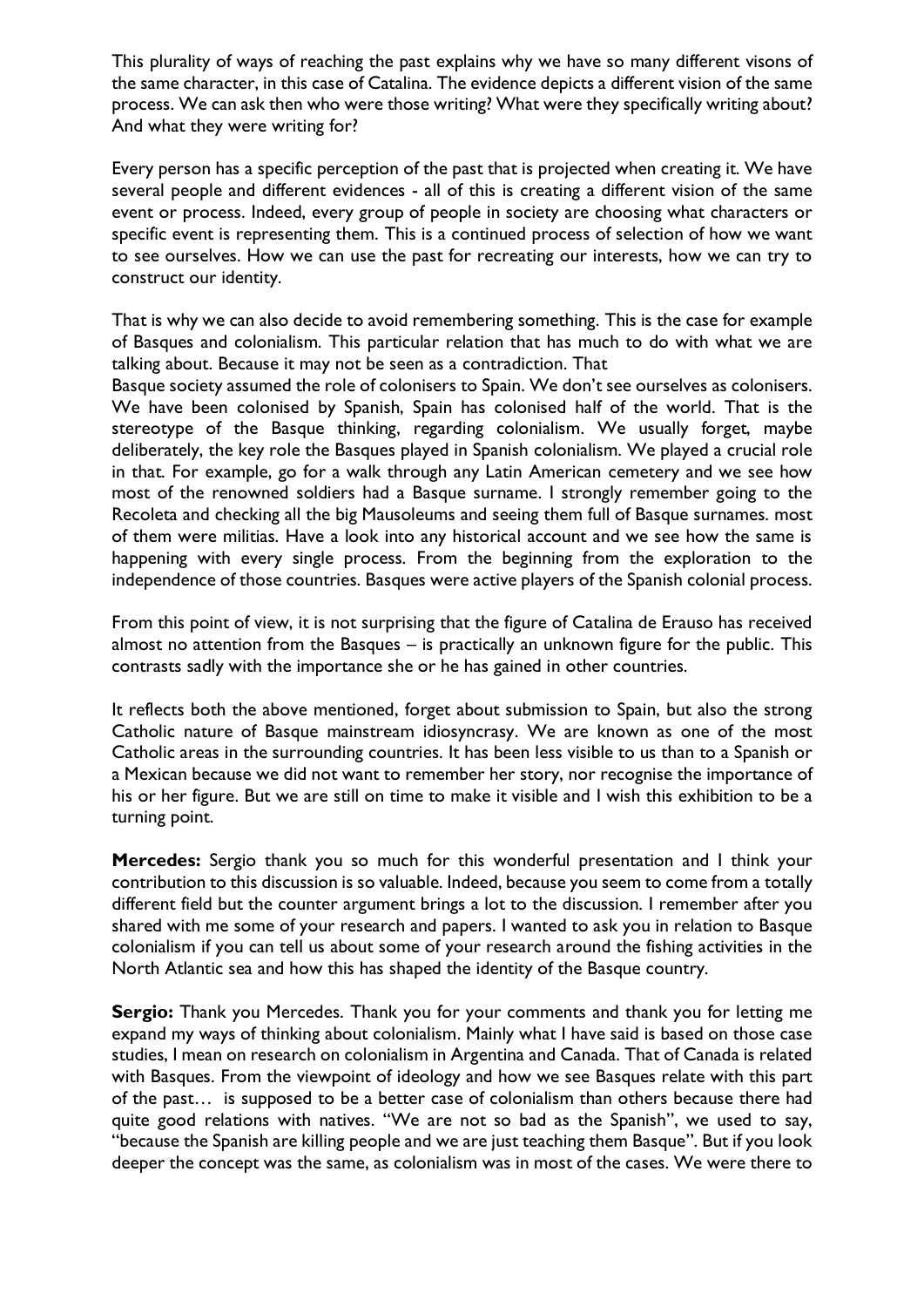take resources and bring them to the Basque country. We were not doing things too differently and this is what I learned from these case studies.

**Sabel:** Thanks Sergio. Your contribution has addressed the limitations and the obstacles historians and archaeologists face when accessing past historical events.

Our next contributor is called Haizea Barcenilla. Her research has addressed these questions of visibility and representation with a focus on the idea of translucency. Haizea is an art historian and curator in the contemporary art and museum studies department at the University of the Basque country. Her research revolves around the politics of visibility and gender studies. She is also a member of the research project in genders and subjectivities at the University of Malaga. Can you tell us about your research around opacity and translucency?

**Haizea Barcenilla:** Thank you for the introduction Sabel. Thank you – I also have to sum up to thanking you for giving us the opportunity to be here with you today and to meet in person. We didn't know each other even though we work very close.

When I started talking to you, Mercedes, about your work something that came to my mind quickly was the idea of visibility that I have been developing in some of my papers and some of my research.

I am interested in questions of how things are made visible – which things are made visible, which are not, and by whom. Who has the power to be visible, to make visible, and who doesn't. In that sense how does visibility act as a political tool? We know by Peggy Phelan and other people who have talked about this, that visibility is something at the same time can be used as a political tool. It can be used as a weapon to become a political subject – to have a presence in a public space. At the same time if can be a dangerous tool that can be used against us. In the sense that it can make us be in controlled by powers or can make our image be manipulated by others. Visibility is something that the powerful can use very easily but those who are subjects to that power have more difficulties to apply to themselves.

I am saying that because for me it was interesting to think about Catalina de Erauso in terms of visibility too. I have known the figure for a long time as she is from the same region as I am – we used to go and see her portrait at the museum and she is not new for me. But I never thought about her in terms of visibility. I find interesting for example that there is a picture of her and there is this autobiography of her. Actually, she did try to go from the group of the vulnerable, a group of those who cannot be represented and a group of those who did not have who did not have control of their image, women in this case, to that of those who could control their future, their image and their possibilities to be public. I am not going to go deeper into that as I haven't had time to really think about it, but you really brought that way of thinking to me that was very interesting.

In that sense and in your work, I have been working with the idea of transcalency. This idea of translucency applies… well I was thinking about what the relationship between can be seen and what cannot be seen. How can we become public, have a public image, reclaim that image without exposing ourselves to the control of power? I developed this idea of translucent strategies which are ways in which contemporary artists try to bring up the images or voices of people who are normally underrepresented and whose image has been taken from them and try to make them visible but without exhibiting them, exposing them or giving them to the power.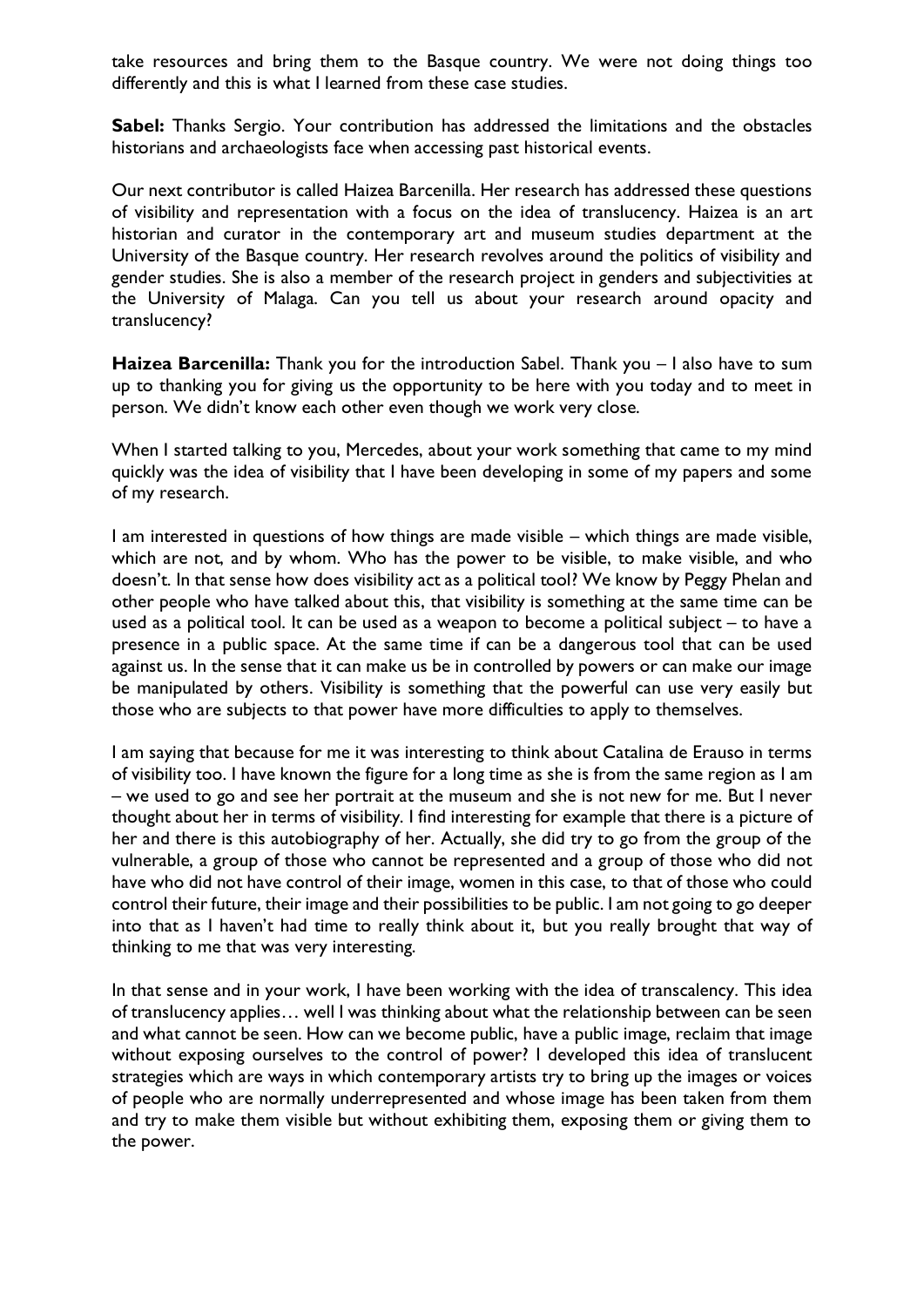So, this kind of strategy, in some works of art of different people – one of them is Eileen Gray – maybe we can go back to her as there are some similarities with your work that I saw. But, I saw this in your work Mercedes, very much, the idea of showing, bringing up stories but without giving a transparent and direct response to the questions you were posing.

And unfortunately we have not been able to go and see your exhibition but I saw the pictures of it which were amazing and I really liked. I saw how you were playing with these images which are not extremely clear in that they don't bring a direct answer, but they do mix images which could not have existed together. Mix them in partial way but in a way – in a construction of images that becomes something new. Not transparent, but that opens up in contradictory ways. They need to be contradictory because this character is contradictory.

I also found very interesting that you decided to do this by using textiles. I found tapestry a very intelligent way of addressing many questions around the historical time but also about the nature of the high and low wards. We know that textile is something that has been used by feminist artists very often to reclaim a way of art that had been left in a second level, an 'under-art' so to say. But I also found it very interesting, coming back to this idea of translucency... Tapestry was something used in the time of Catalina de Erauso inside spaces to decorate to bring images, to show power but also to isolate from the cold for example but to divide space in the military camps. It was a way to move from the public to the private, from private to the public again. I could go for hours thinking about how these tapestries play with the idea of translucency.

How they are installed in Gasworks is very interesting because they are in a kind of curvy shape that allows the tapestry to be seen from both sides. Like two sides of history or the two sides of the character. You have the bright side and the clear side and you don't see any of the seams, then you go to the other side and there is the work, the contractions, the things we hide behind that give us the structure of what the work is by itself. In that sense for me your work was very fascinating from the point of view how to visualise a history that is so complex, like the one we are dealing with. Like any history it has not one direct answer but a lot of possibilities and open doors.

**Mercedes:** thank you for your amazing contribution, it is inspiring to listen to you. I think I would like to hear a bit more about Eileen Gray's work as a designer. She is someone we looked into together when we started our conversation a few months ago. I thought maybe we could talk a bit more about her. Especially in relation to the "biombos*"*, or dressing screens which were an inspiring element in the exhibition. These type of objects arrived to Europe, to Spain via Mexico, coming from Japan in the 1600s. The folding screens, *Biombos* in Spanish, create spaces of intimacy in private domestic interiors – they also create a fluid interplay between visibility an invisibility which Is something that you work with.

Not sure if this is a question maybe just a comment… maybe we could expand a bit on Eileen Gray's work as a designer, and her dressing screens as an objects that queer spaces.

**Haizea:** Thank you for your question Mercedes because we were talking about this for a long time. It was a fascinating issue that we found, because I mentioned that your work reminded me of Eileen Grey and then you brought all this colonial story about the screens that I didn't know. I thought they came from Japan but I never thought of how they came to Europe - and I never thought it had been through Mexico. It makes a nice link to our story.

Eileen Gray is a fascinating figure who fits well with what we are talking about. She was a designer working in the 1920s in Paris, as we discussed. Her first work, before her architectural work, was doing screens in a Japanese style but in appropriation and they were famous and they were accepted in a specific circle in Paris. So called circle of Sapphist circles.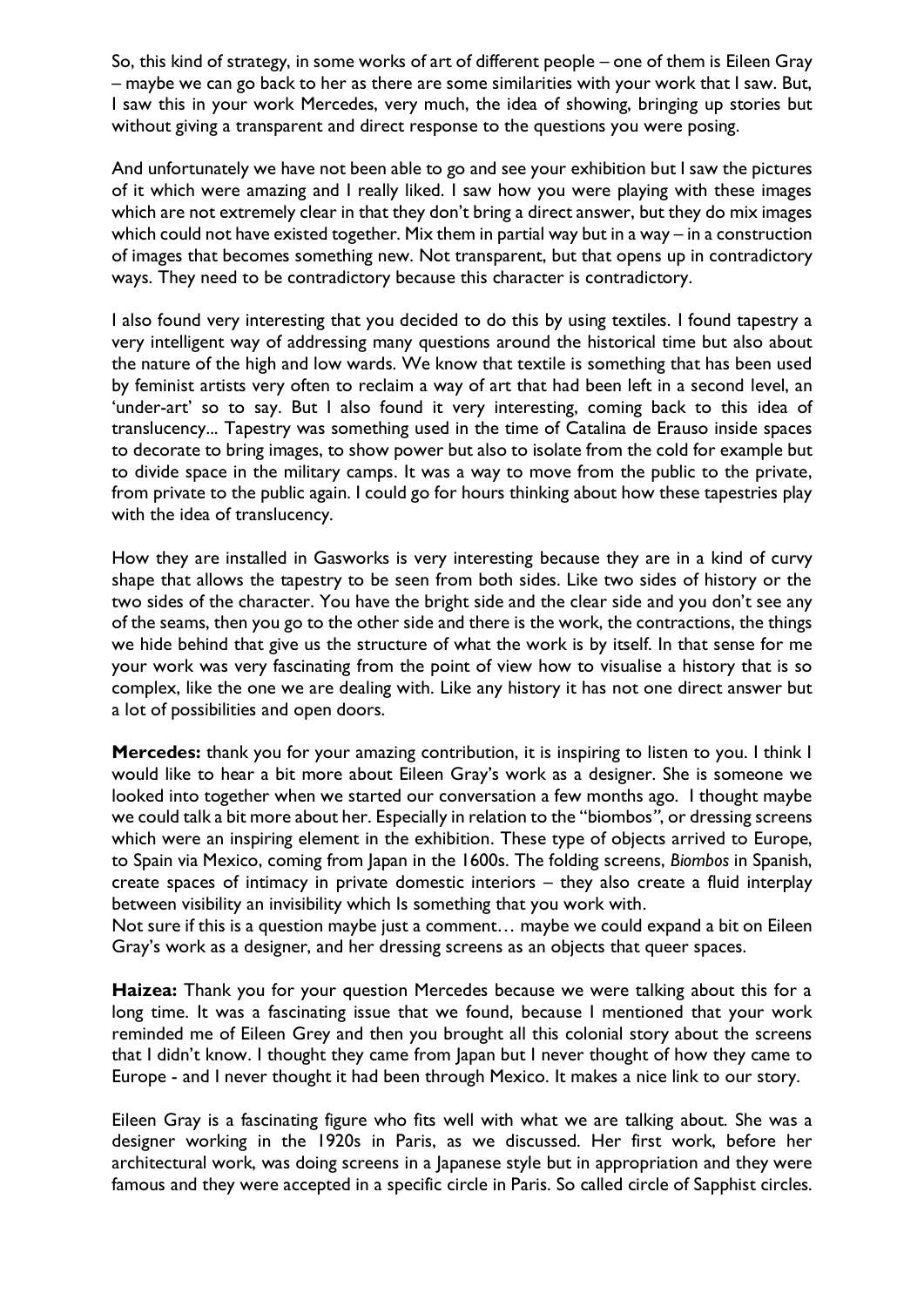Groups of lesbian women who were independent and who in the 20s had the opportunity for the first time to live their sexuality in a bit more of an open way. Not complete liberty but a bit more open. They were able to dress in a manly way and not be looked at in the streets. They were able to be independent. They were able to have friendships, that were love relationships but that were more or less accepted for about a decade in Paris at the time. Eileen Gray was probably a lesbian woman, or at least she was a bisexual woman, and she had a strong relationship with this circle.

There is a very fascinating study of Jasmine Rault who compares her work with Romaine Brooks, who was a painter in the same circle. Who has a number of paintings in which nude models are posing, getting dressed or undressed behind a screen and she was thinking about how the screen was an important element in the house of a lesbian woman at the time, because it allowed them to have some spaces that were not completely visible or to change the use of spaces from public to private depending on the people that were there.

So if it was a lesbian community they could be more open because there was nothing they needed to hide. If it was a more mixed community in which they were trying to be more ambiguous with their sexuality, then they would use the screens to separate

She was talking about this idea of visibility or invisibility and how to show yourself partially or in an unambiguous way. So, it came to the conversation very naturally and fit really well with the kind of work you are doing. It was enriching to know that there was this side of the screens coming through Mexico – a lot to think about.

**Sabel:** Thanks for your brilliant contributions. Now I would like to open the discussion by posing a question about Catalina de Erauso, but it is also a question more generally about historical knowledge and the construction of history. today we have seen how Erauso pushed gender boundaries in a way that defies categorisation. but I wonder is, what are the risks when dealing with Erauso's gender from a present perspective. can we really talk about Erauso's queerness in the 1600s, knowing that their life preceded the establishment of a heterosexual regime as we know it since modernity, as the result of  $18<sup>th</sup>$  and  $19<sup>th</sup>$  century medical science. So if we are discussing Erauso's gender identity how can we deal with this huge epistemological gap between Erauso's world and ours? Any thoughts about this?

**Amaia:** The three of us are historians and the three of us look at history from a critical point of view. So when we are face to face with Erauso we have the problem of writing history. Previously Sergio has told us that we create the past and I think this is a very beautiful way because the most important thing for me is to know who is speaking about Erauso. Because we have different discourses from a feminist, LGBT or queer point of view. Erauso is a very interesting character to speak about, or to speak about non-binary ways of being.

We have also the history of the nations and we know for example that Spain or Chile of Mexico have spoken about Erasuo as a role model. And finally, we have the religious texts and they vindicate the virtuous and virgin Erauso. So we have a lot of readings, what do you think about this?

**Haizea:** Well, Catalina de Erasuo resists categorisation and I think it's the most descriptive way to talk about this. I am not an expert on how to talk about queer issues regarding the past. But of course its quite difficult to use the same terminology or to say clearly that Erauso was this or that because we don't know if she was a woman who wanted to live the role of men in society but had no problems with her sexuality and she was obliged to act as a man because she wanted to have the life of a man. Or if she was a he, who really felt that he was a man. So that makes it completely impossible to give a close answer to this. But what is true is that, regarding it from an art history point of view what was said by Amaia is very important.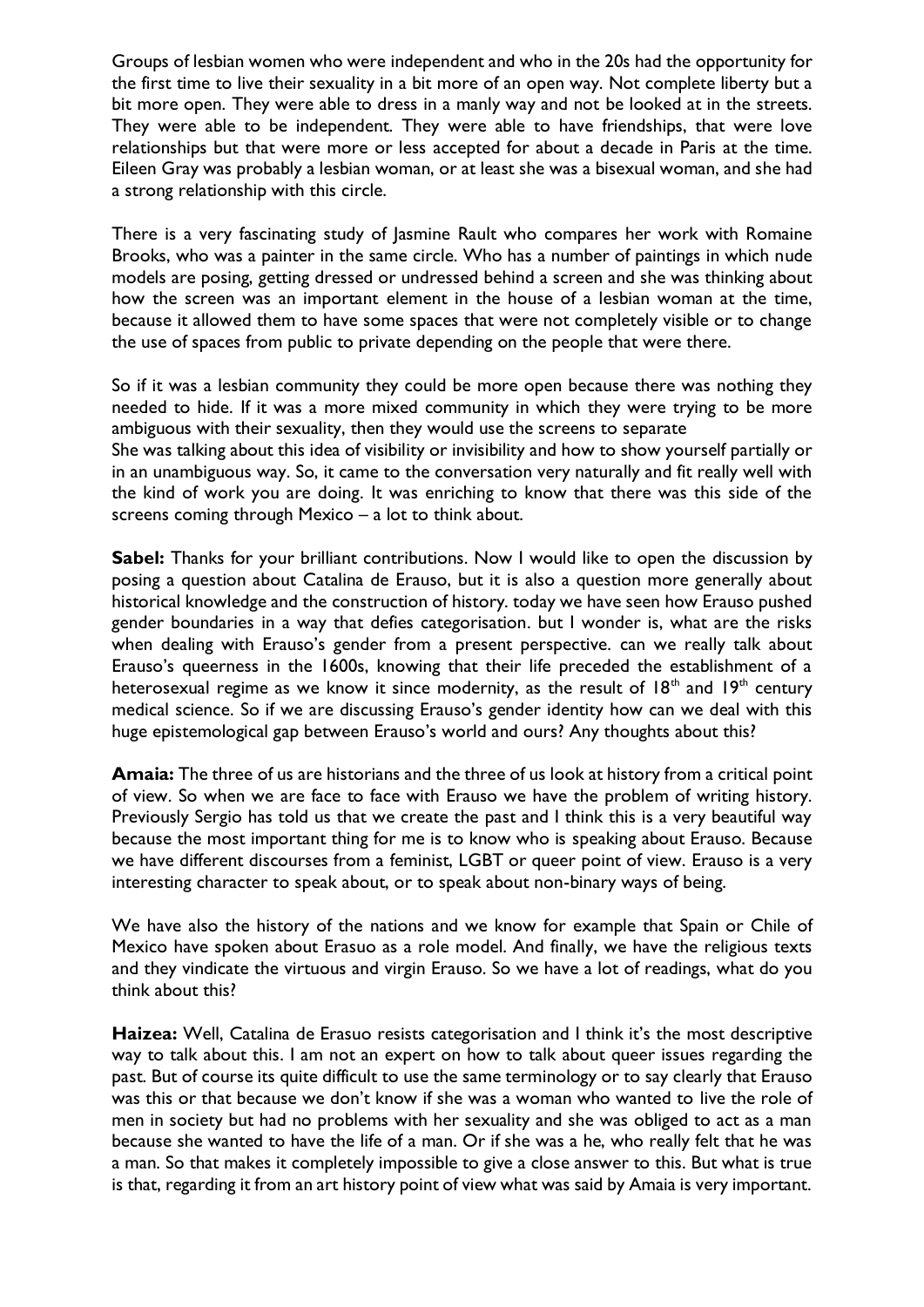which is that she is very useful as a figure to look back from today and to understand how all these ambiguous figures that have existed before have shown themselves, how they have gained visibility, how they have performed their lives and they can be read from the present. Because when we are doing history we are always reading from the present, that's something we cannot escape. So, since we are reading it from now we can read it using our words but always be very clear that we cannot define these people in a closed way. Its always like an open book for me. But if its useful for us from a queer perspective or a feminist perspective, to bring back these characters like Erauso and read them and they can help us to think of other ways of making history and of the future. I think that is very useful to us and we should do that.

Sergio: From my perspective and going back to the construction of history, or I prefer to say "the past", several decades ago women were not part of history. We had erased them from the past and in recent years we have realised that everything that's not binary also has non present narratives. We're not comfortable with things that are actually complex. I always say that its very difficult to describe the present so in my describing a past that does not exist and we don't have the clues for, that's why these characters are so difficult to face because we tend to create static, dual narratives. We have people like this in the past, but they are not in our stories, they are not in our narratives. I think that Catalina is pushing us to say 'you have to let these people in to our past' because they're in limbo. Sorry for the catholic terminology. So, its contradictory and I think that's what makes it fascinating.

**Haizea:** We've mentioned many times that this is also a character that's also very difficult to assume in her totality. For example, if you look at it from a queer, feminist point of view its great that she or he decided to change her life and make something different, take another role. But then she happens to be a colonialist who killed a lot of people, which is also not so nice. So, none of the readings you can do are an ideal or icon of what it should be because there's always something dark about her, it doesn't matter where you look from. And that makes her a very complex historical character and for us, that is fascinating. But of course its very difficult to put into an official nice beautiful pink history of somewhere.

**Sabel:** I was really interested when Haizea was saying, "Is Catalina's claim of a male identity just a way of moving up in society or did he actually feel like a man? What is the truth behind Erauso's gender identity?" I think this reminds us how difficult it is to use this vocabulary when we are talking about a person who lived in the 1600s. Its obviously much later in modern times that biology became the grounds of gender, but Erauso lived in pre-modern times and here someone like Thomas Laqueur comes to mind. For those who are not familiar with him, Thomas Laqueur is a historian of science, sex and gender. Amaia was quoting him earlier in her intervention when they were talking about the one-sex theory, this idea that before modern times there was only one sex. Well my point here is that Laqueur had established that before the  $18<sup>th</sup>$  century sex and biology were seen always as the expression of gender hierarchies, not the other way around. So suddenly the very ontological question about gender –"what is really Erauso's sexual identity?", this question– seems a very modern one. Which is kind of alien to the world of Erauso. So, in my mind this poses again the problem of how do we approach historical moments in which the very vocabulary we're using seems not to work anymore. And it becomes messy complicated problematic. So how do we do this? What do you think.

**Amaia:** Well I think it's a fascinating subject for me, because we are speaking about sex and gender roles, and not only that but social roles. How to behave, to act, what appearance we have to have to fit in our society. So, Erauso has two faces or two sides; the light and the dark. Erauso followed the roles because she has virtue as a female and he has honour because he was a fighter and soldier. So we have a virtuous woman, an honourable man and someone